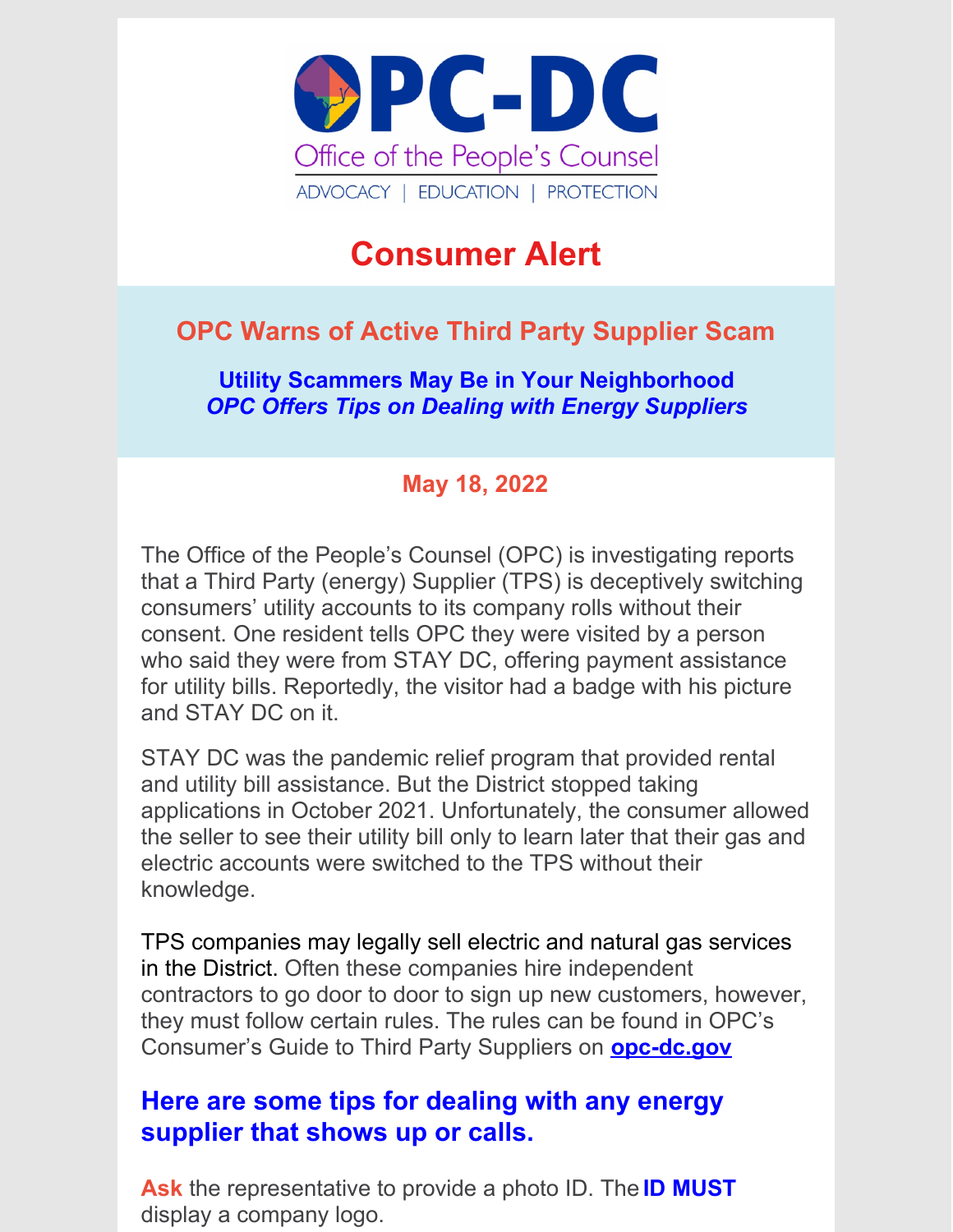Unless there is a public safety emergency, utility companies rarely visit your home or stop you on the street.

**NEVER** give out personal or account information such as your social security number, utility account number or credit card number.

If threatened with disconnection if you do not make a payment, check the balance on your latest bill and call the customer service number listed to verify your service status. Utilities will notify you multiple times in advance if you are about to be disconnected.

**NEVER** agree to make a payment using a pre-paid debit at a convenience store.

**DO NOT** be pressured to sign up for a limited time or promotional offer.

**Ask** for any offer in writing.

**BEFORE** switching to a TPS, take the time to carefully review the details of a contract before signing. Consider whether your household will save energy and money on utility bills with a TPS.

#### **About Third Party Suppliers**

Third Party Suppliers are authorized by the DC Public Service Commission (PSC) to sell alternative energy resources such as energy generated by solar, wind, or water. Their prices are not regulated by the PSC and may be higher than Pepco or Washington Gas rates. The energy is still delivered through the local utilities, and you would contact them for service issues.

#### **How do you know if you are enrolled with a TPS?**

Listed on your Pepco bill are Electricity Supplier Charges and on your Washington Gas bill are Gas Supplier Charges. If you see a company's name other than Pepco or Washington Gas listed as the supplier, then you may be enrolled with a TPS company.

Marketing materials must clearly show a PSC license number. If no number is shown, the company might not be authorized to operate in the District.

If you are concerned about questionable tactics by an energy supplier or suspect you have been scammed, call OPC at (202)